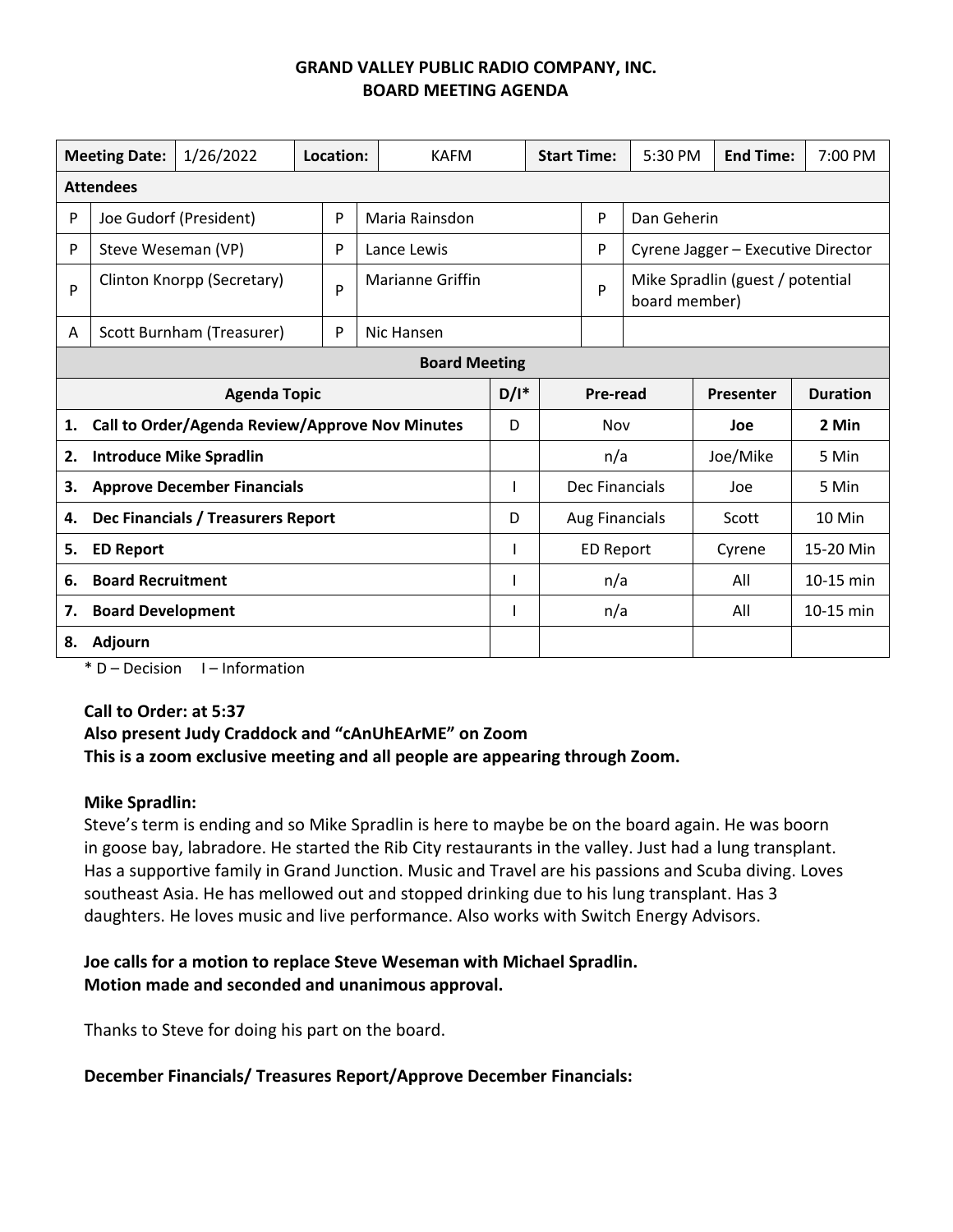Scott the treasurer is not present and no financial report was sent to the board. Joe has looked over the financials and he feels like we ended up good. Last year was mostly funded due to government grants. Cyrene has been working on year end financials with Gina. Joe wants to know where we think we ended up for last year on the loss/net? Cyrene: we are barely above having a loss for the year.

Joe: this is a critical year to make the non federal funding or we could be in danger of losing federal support, however the rules have continued to change due to COVID.

■ Maria has a question: on the in-kind donations why was there such a short fall? Cyrene: we just fell short because of the transition and COVID, also there was a decline in the clients that would trade with us. She does not know if it was because they did not have the need or ability to do trade, it was remarkably smaller than the previous years. There was just a lot more people trading with them previously. We lost some show trades for and hotels and R and B sound,

Maria: all seem to be COVID related. If those are the big ones does that make up the difference.

Cyrene: also liquor barn stopped due to not having shows in the radio room.

Maria: is concerned that we may need to make a budget adjustment now due to ongoing COVID issues

Steve question: has the PPP loan been dismissed?

Cyrene: Both first draw and second draw were forgiven.

# **Motion to approve December financials made by Maria: Second from Steve. Unanimous approval.**

# **ED report**

 Liquor license is due in February. And there needs to be some fingerprinting done by the executive board members. The officers need to be fingerprinted for the liquor license. Joe is remote but is willing to do what he needs to do. She needs the president and vice‐president and treasure. March  $7<sup>th</sup>$  is the deadline for the paperwork. Then the VP and treasure need to be fingerprinted.

Joe wants to talk off line about what to do about the VP position. It needs to be decided if we continue with our current board members or if we need to start with the new people. It costs 100 per person to do it and we would have to do it again if we don't have the correct people on there. Joe will need to look at the bylaws to determine how to fill the VP spot before the April member meeting when officers are elected.

 CDOT project on Pitkin: Cyrene sent a document about the surveying that is going to take care of and it looks like CDOT may do an appraisal of the property. They are already surveying things and the plan looks very large to work on Pitkin. The project is a long way off at this point but it may affect our property line. Its about a year down the line.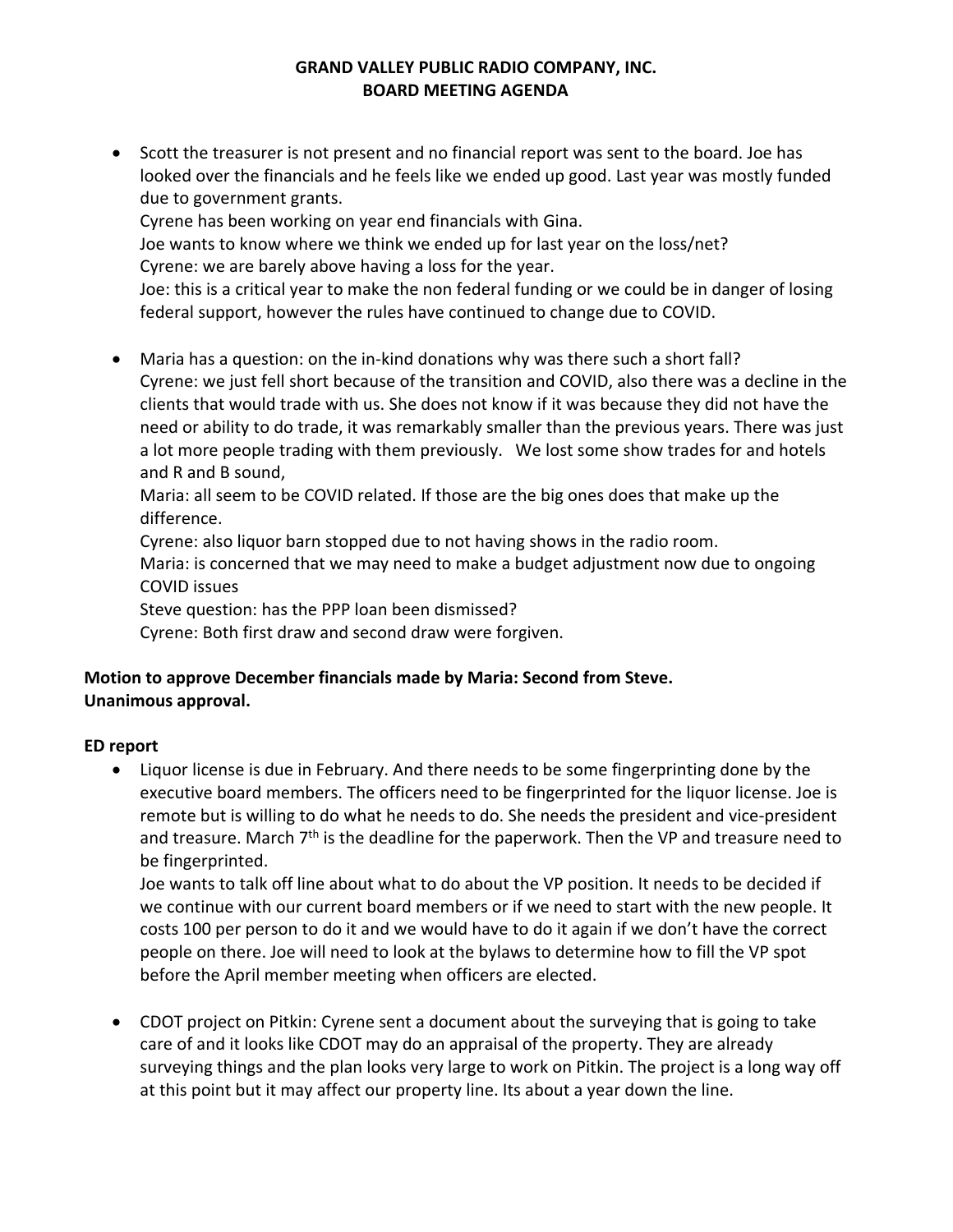- Jeff Windland Letter: he will not do the audit for this year. Cyrene is getting CPA referrals and will start getting bids from possible CPAs. Joe states that this has been a long time coming but is now here. Gina is not able to do it but she does have referrals. Last year it was \$12,000 total for an audit but we were able to trade some of that out. Its looking like \$12,000 is the price for this year unless we can find someone who does a partial trade. She would also like to find someone who has experience with community radio if possible. Cyrene states that this is a top priority project.
- 2022 Goals: document was sent to the board. CAB meetings need to get back on calendar. Moors and McCumber for March 10<sup>th</sup> and she is negotiating with AJ Fullerton to close the spring drive April 15‐16. They are already booking bands for music and mulligans. There continues to be questions about COVID protocols regarding shows in the radio room. Maria: After Mid February they believe things will pass and live events should be back to full capacity but currently they are 75% capacity. Cyrene: She is starting to work with Ian to book bands.

 Hillary Daniels started as a membership director. \$14/hour was accepted part time and that was approved in the budget. Joes is concerned about a new employment law that says that we have to post the job internally before we open it to others; Joe's recommendation moving forward is that if there are any open positions we set a policy that any future jobs at KAFM should be posted to all volunteers and members of the community. Joe would like to introduce something in the employee handbook or something that says that we need to post those job openings. Joe would like to look into it because the new employment law in

Maria: agrees that what is legally required is an internal posting. She agrees as long as it is internal but it is too hard to post externally due to the small staff.

Cyrene: clarifies that Hillary was a volunteer for a long time and it essentially was an internal choice.

Joe: wants clarification on the policy regarding posting internally or externally. He wants a written policy.

Cyrene: it should be a case by case basis but at the least it should be posted internally. Lance: is there a policy manual? No

Marianne: should we develop a policy manual

Colorado requires a posting and a salary range.

Maria: wants to just add it to the existing employee handbook.

Cyrene: points out that the employee handbook is just for employees.

Marianne: she will volunteer to take on this and look at the employee manual and begin to look at where it may fit in the best. Over the next month she will look into it with Sally King. Michael: there should be references at other public radio stations.

 Music and mulligans: they are already booking bands and need people to sponsor holes and also get teams signed up. We need to get a certain number of people to ensure that we get the whole golf course. They are trying to get 27 holes this year. So please get people to sign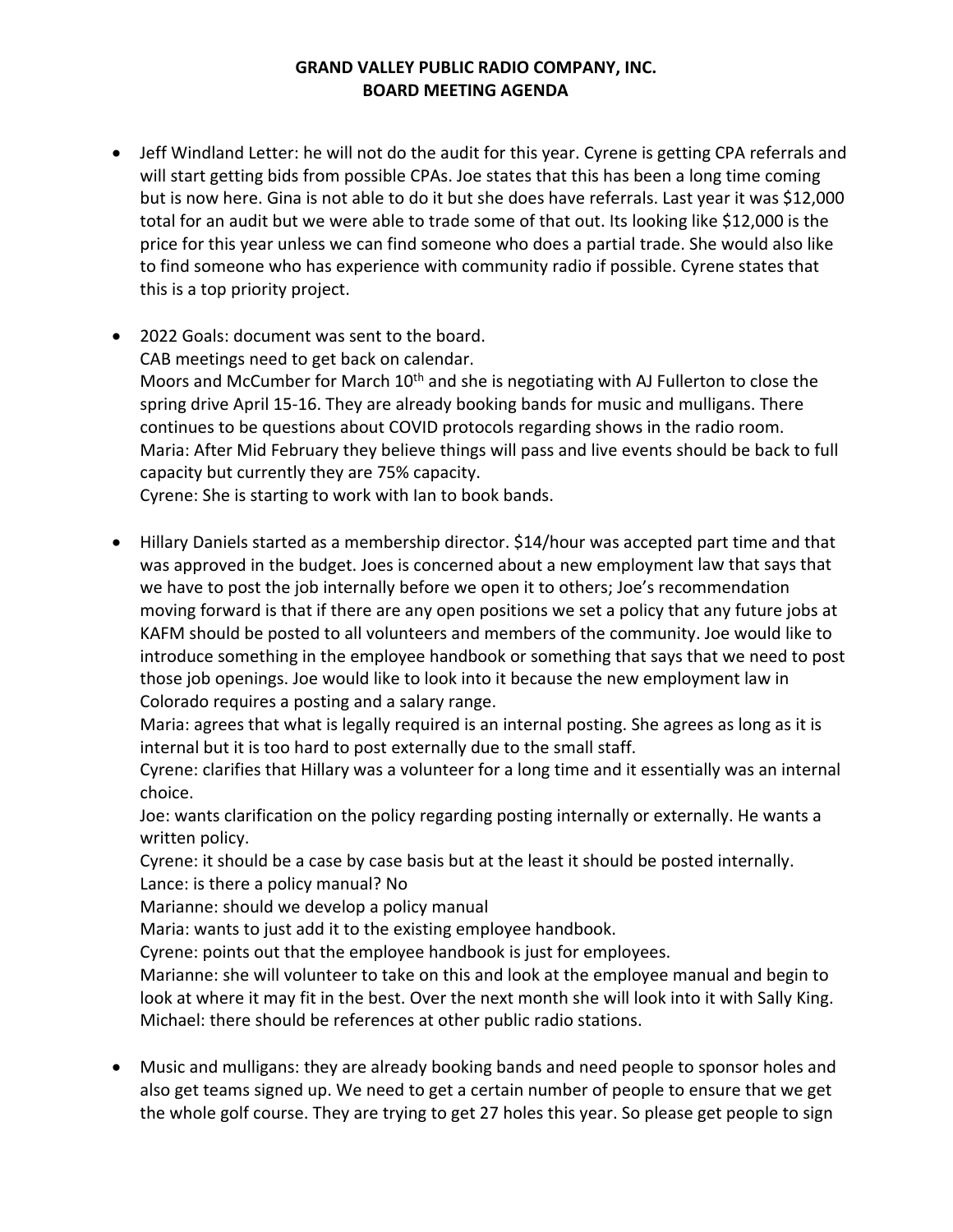up as teams. Fruita's chambers clients are involved also. If everything is sold; \$45,000 should be the approximate take not including the silent auction. She is trying to get a hole in one sponsor. Steve suggests that we put out a pamphlet to all golf courses and sports shops that sell golf stuff.

Joe: how can the board support this endeavor: Cyrene: please send out to everyone you know the packet of sponsors that has been emailed out to the board. Make calls, build teams, and it would be helpful to go through the people that we know to try and get the work out and get sponsors. We are getting things going early this year.

- Studio D: there was a walk through. Craig with FCI has an architect on board and the engineer said they would stamp it and barns electric came on board to do it and they figured out what electricity they need for the project. Craig is out of town for all of next week. They are ready for the permitting and will start permitting in early February. Joe Conocheck is allowing Cyrene to go up to Avon to pick out equipment from the studio that closed up there. They are custom building the ADA compliant stuff needed. All the equipment is free to the station with a donation letter.
- Pamphlet of accomplishments; Cyrene would like to make a pamphlet about KAFM and is going to get the printing done through trade. She will have an idea about the costs soon and the goal is to get it done by the April meeting as a goal. Cyrene sees this as an annual thing to do that can be utilized by the station.

#### **Board Recruitment**

- Joe: it is increasingly hard for him to be the board president with his travel and that he has been living in Colorado Springs for 3 years now. He has been on the board for 7 years. In April he is thinking that he does not have the time and there will be a need for a new president. His term does not end until 2023, but as far as serving as president of the board with the work schedule and travel schedule it is not sustainable. He could stay on the board but being the president is difficult when he is remote.
- Maria is also up in April and she does not plan to keep her position on the board. She is happy to keep helping where she can but does not have the time to commit.
- Lance: looks like we need to be putting spots back on the air to recruit
- Cyrene: has three people in mind that we can start inviting to the board meetings.

#### **Board Development**

 Joe: wants Marianne to talk about her contact with Sally Kane. Marianne the training with Ginger was great but she wants more. There is a list of 10 responsibilities that she sent to all of us. She would like to encourage the board to bring in Sally Kane and give us some more instructions about what it means to be on a board. Joe: What is the cost for Sally to come to train us? Cyrene: It would be a couple of hundred dollars and could be a matter of scheduling.